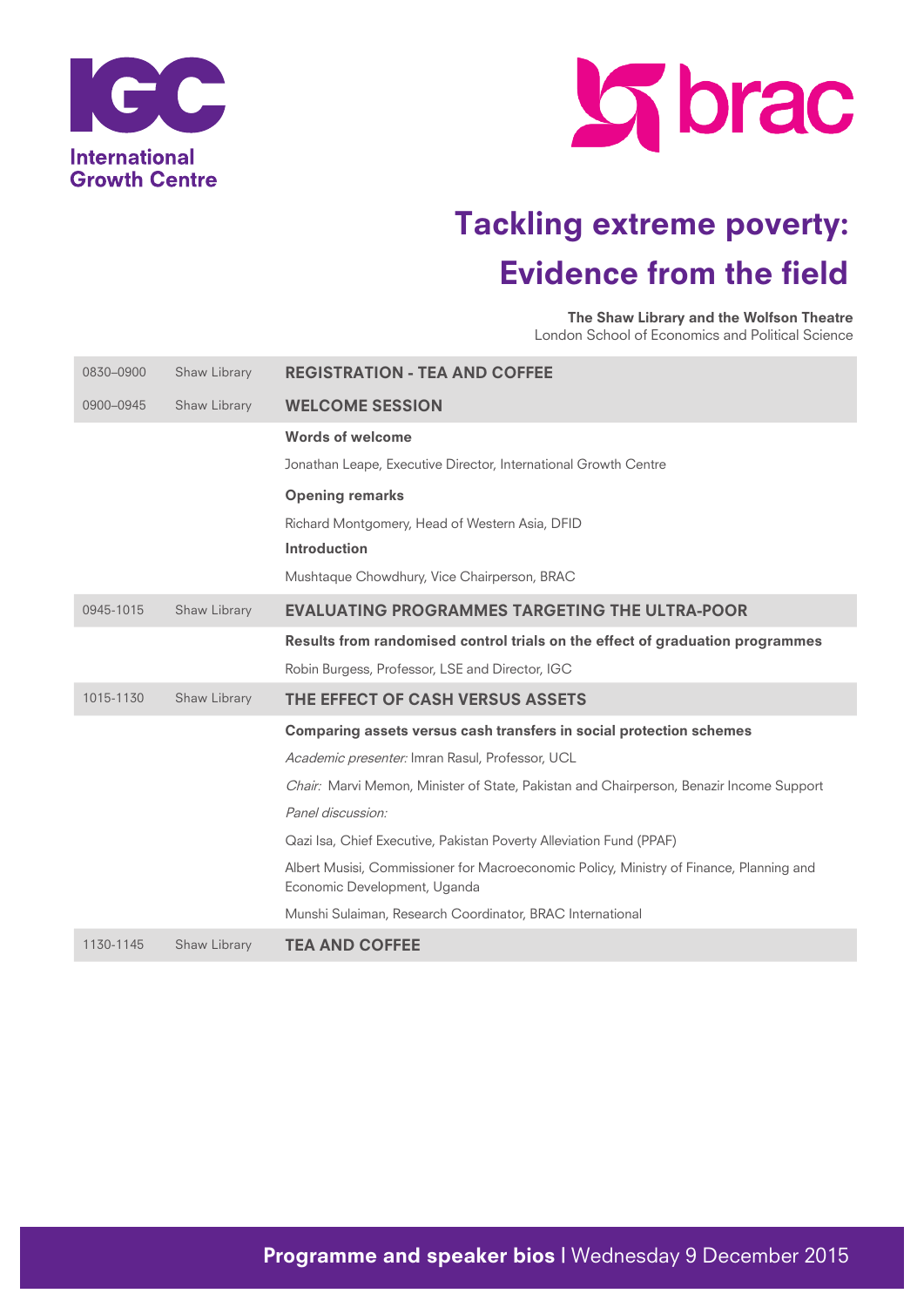The Shaw Library

London School of Economics and Political Science

| 1145-1300 | Shaw Library                                 | <b>UNBUNDLING SKILLS AND ASSETS</b>                                                                                                              |
|-----------|----------------------------------------------|--------------------------------------------------------------------------------------------------------------------------------------------------|
|           |                                              | Assessing the role of training and investing in human capital                                                                                    |
|           |                                              | Academic presenter: Abhijit Banerjee, Professor, Massachusetts Institute of Technology                                                           |
|           |                                              | Chair: Santhosh Mathew, Joint Secretary, Ministry of Rural Development, India                                                                    |
|           |                                              | Panel discussion:                                                                                                                                |
|           |                                              | Steven Werlin, Communications and Learning Officer, Fonkoze                                                                                      |
|           |                                              | Kathleen Colson, Founder, BOMA                                                                                                                   |
|           |                                              | Martin Greeley, Institute of Development Studies, University of Sussex                                                                           |
| 1300-1345 | Shaw Library                                 | <b>LUNCH</b>                                                                                                                                     |
|           |                                              |                                                                                                                                                  |
| 1345-1500 | Shaw Library                                 | <b>GRADUATION IN A LONGER PERSPECTIVE</b>                                                                                                        |
|           |                                              | Presentation and discussion about new data on the long term effects of the<br>ultra-poor programme in Bangladesh, 7 years after the intervention |
|           |                                              | Academic presenters:                                                                                                                             |
|           |                                              | Oriana Bandiera, Professor, London School of Economics                                                                                           |
|           |                                              | Esther Duflo, Professor, Massachusetts Institute of Technology                                                                                   |
|           |                                              | Chair: Joel Budd, Social Policy Editor of the Economist                                                                                          |
|           |                                              | Panel discussion:                                                                                                                                |
|           |                                              | Imran Matin, International Programme Director, Save the Children                                                                                 |
|           |                                              | Chantal Buard, Head of Digital, Amplifier Strategies                                                                                             |
|           |                                              | Kate Mckee, Senior Advisor, CGAP                                                                                                                 |
|           |                                              | Gabriel Fernandez, National Coordinator for Social Protection, Ministry of Gender, Children<br>and Social Protection, Liberia                    |
| 1500-1530 | Shaw Library to<br>Wolfson<br><b>Theatre</b> | MOVE OF VENUE (TEA AND COFFEE AT WOLFSON THEATRE)                                                                                                |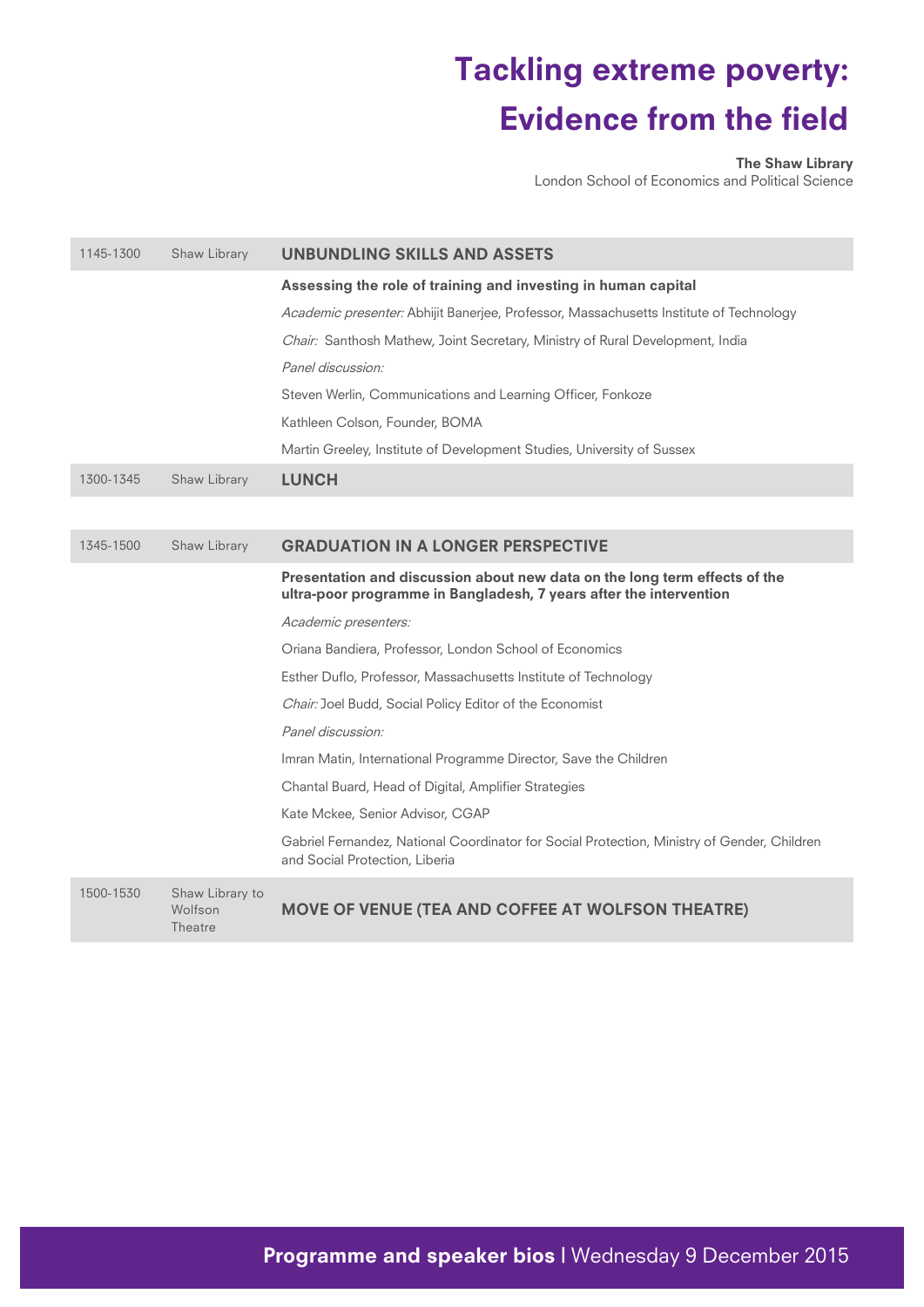The Shaw Library

London School of Economics and Political Science

| 1530-1700 | Wolfson<br>Theatre | THE CHALLENGE OF SCALE                                                                                                                                                                      |
|-----------|--------------------|---------------------------------------------------------------------------------------------------------------------------------------------------------------------------------------------|
|           |                    | Debating the need for locating programmes within the larger government agenda,<br>the potentials for implementing the approach on a national level and the potential<br>risks of scaling up |
|           |                    | <i>Chair:</i> Anne Hastings, Global Advocate and Quality Assurance Advisor, Amplifier Strategies                                                                                            |
|           |                    | Panel discussion:                                                                                                                                                                           |
|           |                    | Ron Ajengo, Financial Controller, The National Treasury, Republic of Kenya                                                                                                                  |
|           |                    | Harshani Dharmadasa, Programme Associate Ultra-Poor Graduation, BRAC USA                                                                                                                    |
|           |                    | Pranab Jyoti Nath, Director, National Rural Livelihoods Mission (NRLM) - Odisha                                                                                                             |
|           |                    | Jaya Sakar, Vice President, Trickle Up                                                                                                                                                      |
|           |                    | Alix Zwane, CEO, Global Innovation Fund                                                                                                                                                     |
|           |                    | Matthew Greenslade, Senior Economic Advisor, DFID                                                                                                                                           |
| 1700-1715 | Wolfson<br>Theatre | <b>CLOSING REMARKS</b>                                                                                                                                                                      |
|           |                    | Muhammad Musa, Executive Director, BRAC                                                                                                                                                     |
| 1715-1815 | Wolfson<br>Theatre | <b>DRINKS RECEPTION</b>                                                                                                                                                                     |

# **Map and locations**

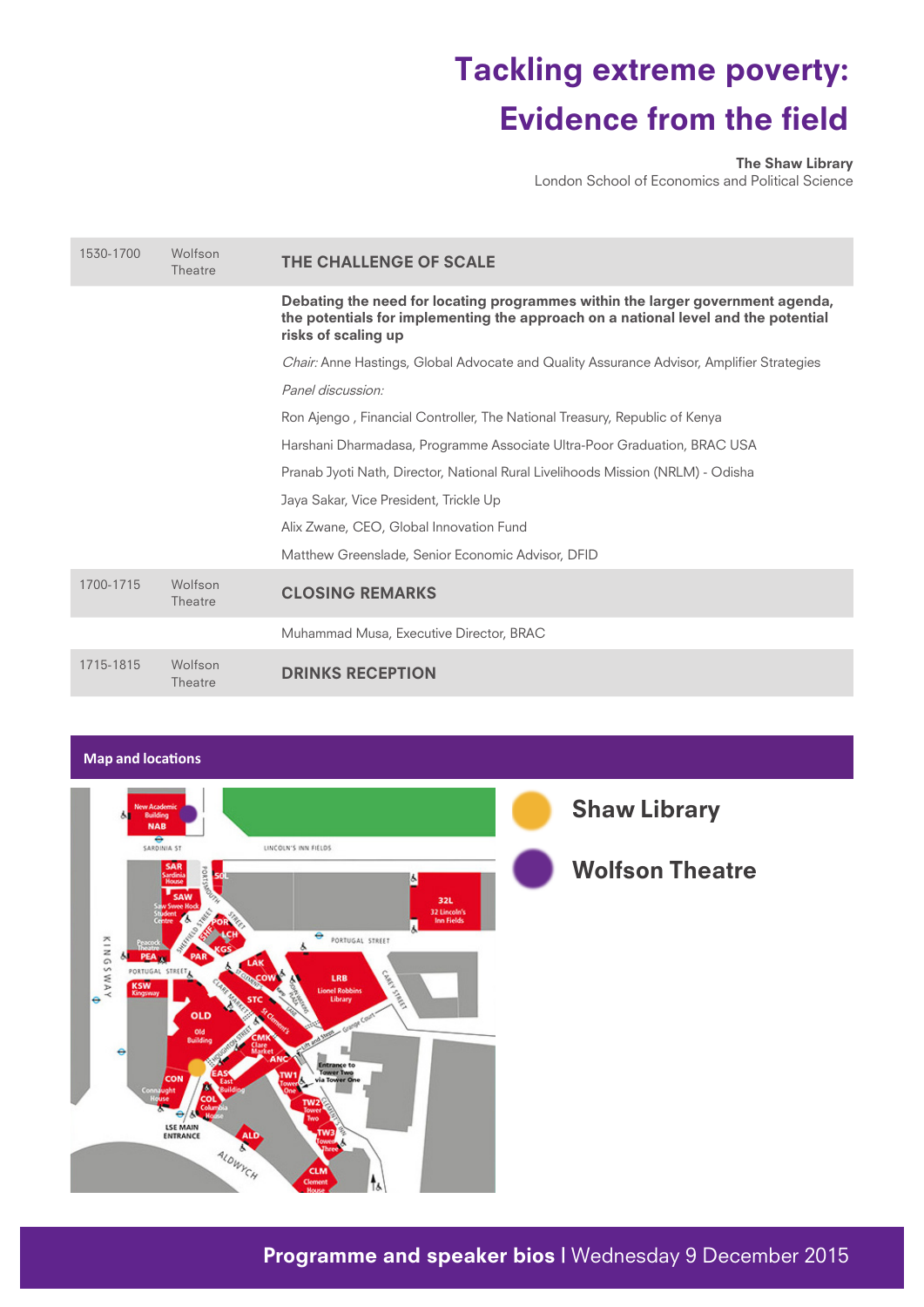The Shaw Library and the Wolfson Theatre London School of Economics and Political Science

# Speaker bios

# Ron Ajengo



### Financial Controller - PROFIT, The National Treasury, Republic of Kenya Ronald is the Controller of the Rural Financial Outreach Component Manager for the Programme for Rural Outreach of Financial Innovations and Technologies (PROFIT), a rural Finance Programme implemented under the National Treasury, Republic of Kenya, with funding from IFAD. PROFIT's objective is to improve financial access amongst the small holder farmers through value chain approach using innovative instruments such as risk sharing facility/guarantee amongst others. As Component Manager, Ronald coordinates the Rural Financial Outreach Component of the Programme by managing partnership agreements with implementing partners such as banks and MFIs.



# Oriana Bandiera

Professor of Economics, London School of Economics and Political Science Oriana Bandiera is a Professor of Economics in the Department of Economics, the Director of the Suntory and Toyota Centre for Economics and Related Disciplines (STICERD), and a fellow of the British Academy, CEPR, BREAD and IZA. She is co-director of the research programme in State Capabilities within the International Growth Centre (IGC), and of the research programme in Development Economics at CEPR. She is co-editor of the Journal of Labor Economics and Economica. Her research focuses on the ways in which incentives affect people's behaviour, and how far these effects depend on social context or social relationships. She was the 2011 recipient of the Carlo Alberto medal, which is awarded biennially to an Italian economist under the age of 40 for outstanding research contributions to the field of economics.



# Abhijit Banerjee

### Professor of Economics, Massachusetts Institute of Technology

Abhijit Vinayak Banerjee is an Indian economist. He is currently the Ford Foundation International Professor of Economics at theMassachusetts Institute of Technology. Banerjee is a co-founder of the Abdul Latif Jameel Poverty Action Lab (along with economists Esther Duflo and Sendhil Mullainathan), a research affiliate of Innovations for Poverty Action, and a member of the Consortium on Financial Systems and Poverty. Together with Esther Duflo, he is the co-author of Poor Economics.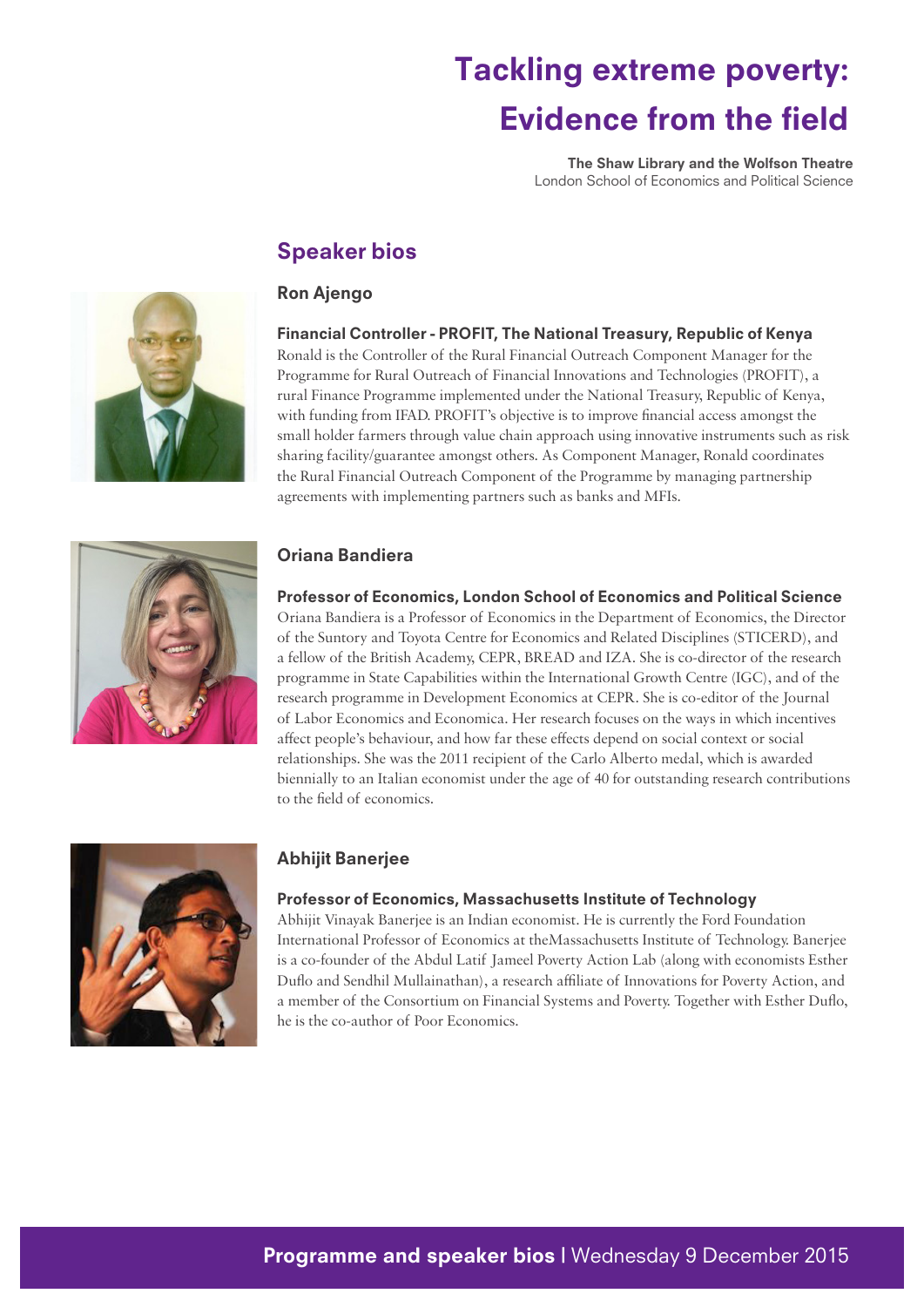The Shaw Library and the Wolfson Theatre London School of Economics and Political Science



# Chantal Buard

### Head of Digital, Amplifier Strategies

Chantal Buard has more than 20 years of experience in digital media production including online design, print design, audio-visual production and motion graphics. That driving focus led her to become a Partner and Head of Digital at Amplifier. In addition to her own creative work as a designer, Chantal leads both the engineering and the digital product development teams. Under her management, Amplifier has grown exponentially in technological support for its partners resulting in web applications and enterprise scale tools like Impact Atlas and Ocean Space. Before coming to Amplifier, Chantal founded Mana Productions in 2005, an audio-visual and design production company based in San Francisco, which merged with Amplifier in 2012. She graduated from the Sorbonne and holds an MBA from IAE, Aix en Provence and York University, Toronto, specializing in Media and Arts Management.



# Joel Budd

### Social Policy Editor, The Economist

Joel Budd joined The Economist in 2003 to cover British home affairs. He was posted to Los Angeles in 2006 as West Coast Correspondent, where he covered California's developing budget crisis. In 2009 he was appointed Media Editor, writing about topics as diverse as music piracy, newspaper economics and the independent film business. He became Britain Editor in November 2011 before taking up his current role as Social Policy Editor writing about demography, urbanisation and development. Before joining The Economist Mr Budd taught early modern European history at New York University.



# Robin Burgess

#### Professor of Economics, London School of Economics and Political Science

Robin Burgess is a Professor of Economics at the London School of Economics, Director of the IGC, and Director of the Economic Organisation and Public Policy Programme at the London School of Economics. His areas of research interest include development economics, public economics, political economy, labour economics and environmental economics. He has published on a variety of topics - natural disasters, mass media, rural banks, land reform, labour regulation, industrial policy, taxation, poverty and growth.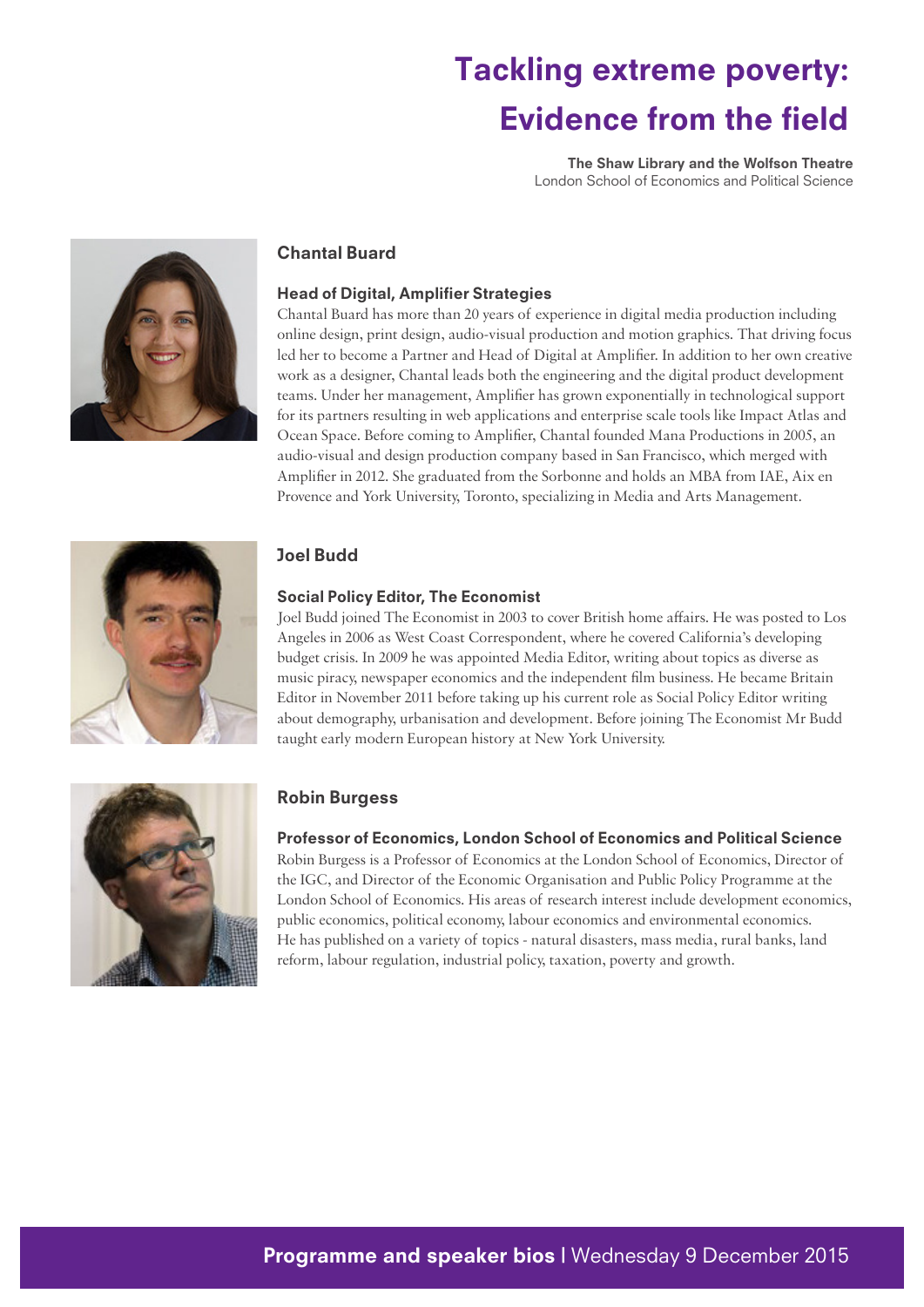The Shaw Library and the Wolfson Theatre London School of Economics and Political Science



# Kathleen Colson

### Founder, BOMA

In 2005, Kathleen and her Co-founder, Ahmed 'Kura' Omar, started The BOMA Project to develop an income-led approach that helps ultra-poor women to build a pathway out of extreme poverty through a two-year poverty graduation programme that provides women with a conditional cash transfer, financial training, two years of mentoring and a savings programme. Profits from each BOMA business provide a new and diversified income helping women support and feed their families, plan for future expenses such as school fees and medical care and respond to shocks (such as drought or emergencies). In five years, BOMA has been able to reach over 50,000 women and children. Upon exiting the two-year programme, participants report increased household spending on food (90% increase), education (132% increase) and medical care (195%). Kathleen is the recipient of the Sol Feinstone Humanitarian Award and the prestigious Rainer Arnhold Fellowship.



# Mushtaque Chowdhury

#### Vice-Chairperson, BRAC

Dr Chowdhury is the Vice-Chairperson of BRAC. He is also the advisor to the founder and chairperson. Previously, he was the deputy executive director of BRAC, the founding director of the research and evaluation division and the founding dean of the James P. Grant School of Public Health at BRAC University. Dr Chowdhury holds a PhD from the London School of Hygiene and Tropical Medicine, an MSc from the London School of Economics and a BA from the University of Dhaka.



### Harshani Dharmadasa

### Programme Associate Ultra-Poor Graduation, BRAC USA

Harshani joined the BRAC USA team in January 2015 to support the TUP Advocacy campaign, contribute to proposal development and management of TUP grants, and provide technical assistance for existing and emerging clients implementing Graduation programs worldwide. She was recently involved in supporting the design of phase four of BRAC's Targeting the ultra-poor programme, and development of the "Graduation Boot Camp", a professional development opportunity to identify and train an effective cadre of BRAC staff to represent the Graduation approach and provide high-quality technical assistance. Prior to her current role, Harshani was a consultant for UN Women analyzing gender inequalities within national law and policies with respect to health, education, and employment in Africa and Asia. She holds a Masters of Law, with a specialty in International and Comparative Law, from George Washington University, as well as a Bachelor or Laws and a Bachelor of Arts, Honors, from Monash University in Melbourne, Australia.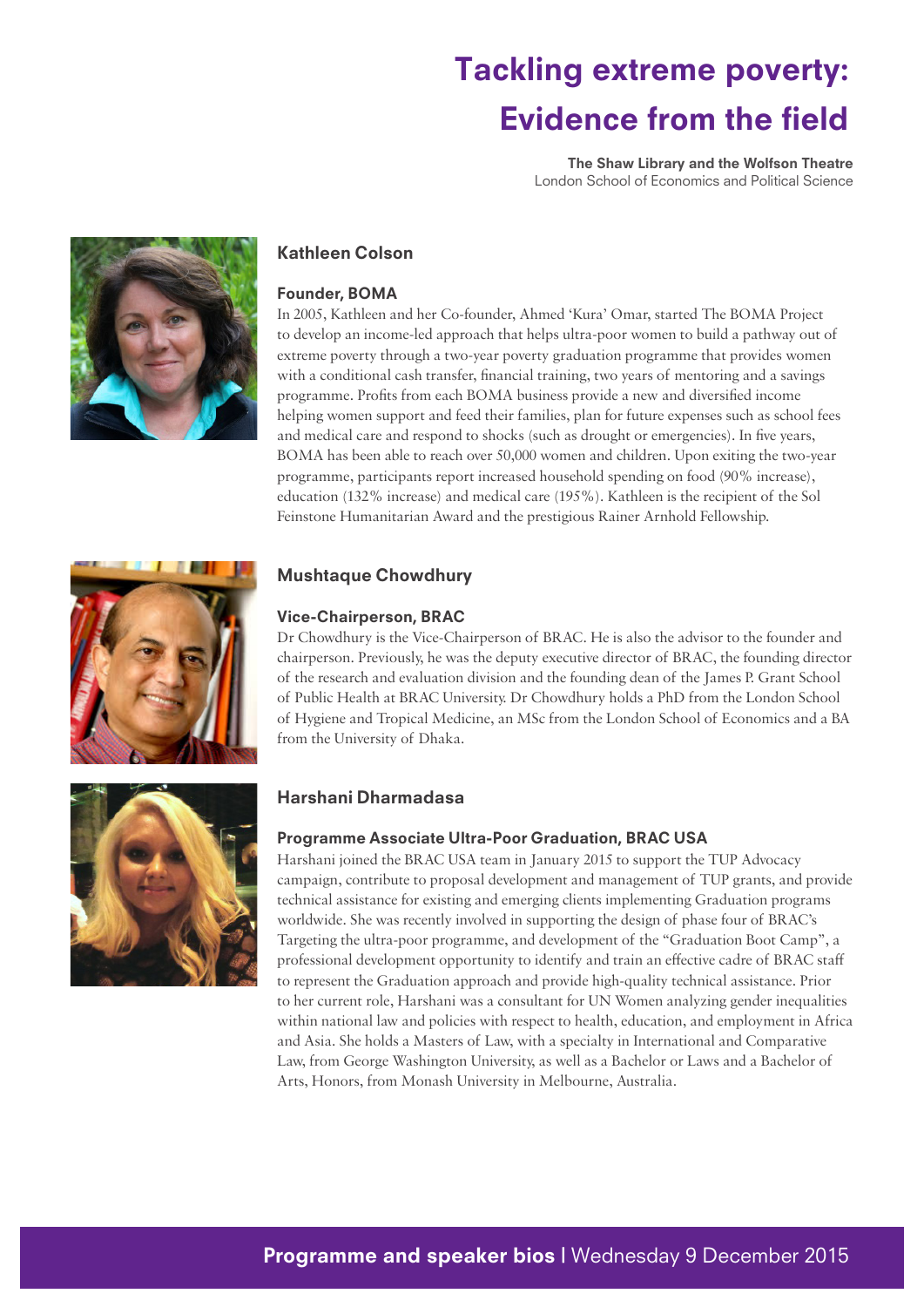The Shaw Library and the Wolfson Theatre London School of Economics and Political Science



### Esther Duflo

### Abdul Latif Jameel Professor of Poverty Alleviation and Development Economics, Massachusetts Institute of Technology

Esther Duflo is the Abdul Latif Jameel Professor of Poverty Alleviation and Development Economics in the Department of Economics at the Massachusetts Institute of Technology. She is a co-founder and director of the Poverty Action Lab, Research Associate at the National Bureau for Economic Research, and on the board of directors of the Bureau for Research and Economic Analysis of Development (BREAD). She is also the co-director of the CEPR Development Economics programme and editor of the American Economic Journal: Applied Economics. She received her undergraduate degree in history and economics from the Ecole Normale Supérieure (Paris) in 1994, a master's in economics from DELTA (Paris) in 1995, and her Ph.D. in economics from MIT in 1999. She is the recipient of the Bronze Medal from the Centre National de la Recherche Scientifique (2005), Le Monde's Cercle des économistes Best Young French Economist Prize (2005), and the Elaine Bennett Prize for Research (2003). Duflo specializes in development economics and the design and evaluation of effective anti-poverty policy.



### Gabriel Fernandez

### Ministry of Gender, Children and Social Protection, Liberia

Gabriel Fernandez is a Liberian national, currently working in the Ministry of Gender, Children and Social Protection as the National Social Protection (NSP) Coordinator and head of the NSP Secretariat. He was responsible for the development of Liberia's National Social Protection strategy and policy, integration of social protection as a distinct sector in Liberia's 2012-17 Development Plan and more recently provided leadership on coordination of cash transfers as part of the Ebola response. He is also an active member of the World Bank Africa Community of Practice on unconditional and conditional cash transfers. Mr. Fernandez is a graduate of Cuttington University where he obtained a Bachelor of Science degree in Political Science in 1976 and later a postgraduate certificate in International Relations from the University of Nairobi in Kenya in 1980.



### Martin Greeley

### Research Fellow, Institute of Development Studies

Dr Martin Greeley is a Development Economist with over 30 years professional experience including ten years long-term overseas work, (Andhra Pradesh, India, Sri Lanka and Bangladesh). His main areas of interest are: aid and public policy, agricultural development, impact assessment, poverty reduction, microfinance.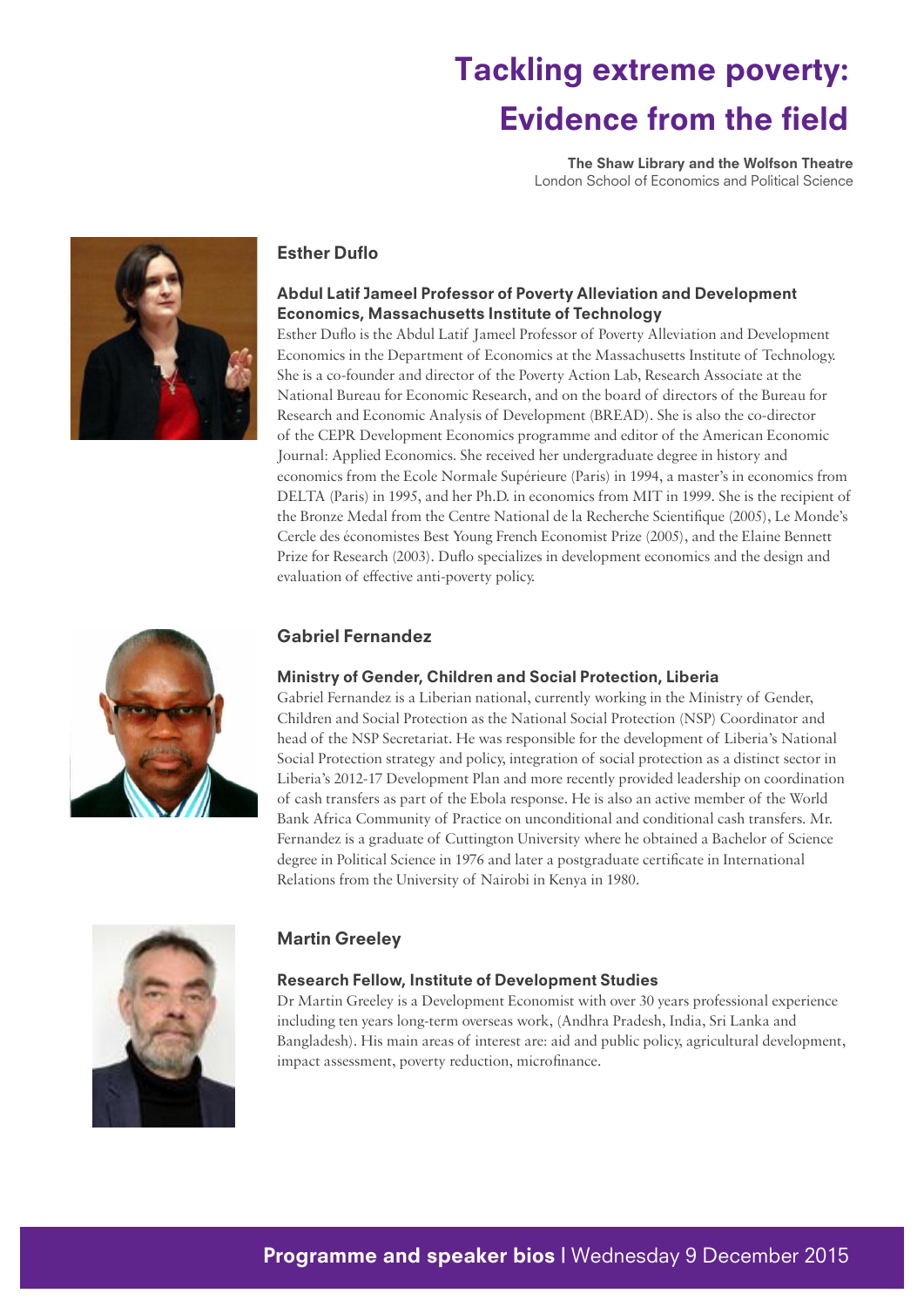The Shaw Library and the Wolfson Theatre London School of Economics and Political Science



# Matthew Greenslade

#### Economic Adviser, DFID Social Protection Team

Matthew Greenslade is an economic adviser in the Social Protection Team, which leads on social protection policy in DFID. He leads on all economic aspects of social protection support. Matthew has worked on social protection in DFID since 2003 apart from two overseas postings, in Nepal (2006-2009) working on inclusive growth and Uganda (2009- 2010) working on budget support. Before DFID, Matthew worked in the Department of Work and Pensions on UK government social protection provision.

### Anne Hastings

#### Global Advocate and Quality Assurance Advisor, Amplifier Strategies

Anne Hastings spent 17 years in the leadership of Fonkoze - Haiti's largest microfinance institution. While in Haiti, Anne gave birth to one of the first replications of BRAC's program for the ultra-poor - known as Chemin Lavi Miyo (the Pathway to a Better Life), a programme currently in scale up mode. For the last two years, Anne has been the Executive Director of the Microfinance CEO Working Group, a collaborative effort of the CEOs of ten global microfinance networks. Recently, she has assumed the role of Global Advocate and Quality Assurance Advisor for Uplift, a joint initiative between Amplifier Strategies, LLC and a group of philanthropic donors to accelerate the the global adoption of the graduation approach. In 2007, Anne was awarded an Honorary Doctorate in Business Leadership by Duquesne University. The following year she was honoured at the United Nations because of her commitment to the elimination of extreme poverty. In 2010, the Schwab Foundation named Anne a Social Entrepreneur of the Year. Anne holds a Ph.D. from the University of Virginia.



### Qazi Issa

#### Chief Executive, Pakistan Poverty Alleviation Fund

Mr. Qazi Azmat Isa is an economist and currently serves as Chief Executive of the Pakistan Poverty Alleviation Fund (PPAF). He is also a board member at the World Wide Fund for Nature (WWF), Aurat Foundation and LEAD-Pakistan. Previous professional experience includes the World Bank in Pakistan and Afghanistan, the UNDP/World Bank Water and Sanitation Programme and the Balochistan Rural Support Programme (BRSP).

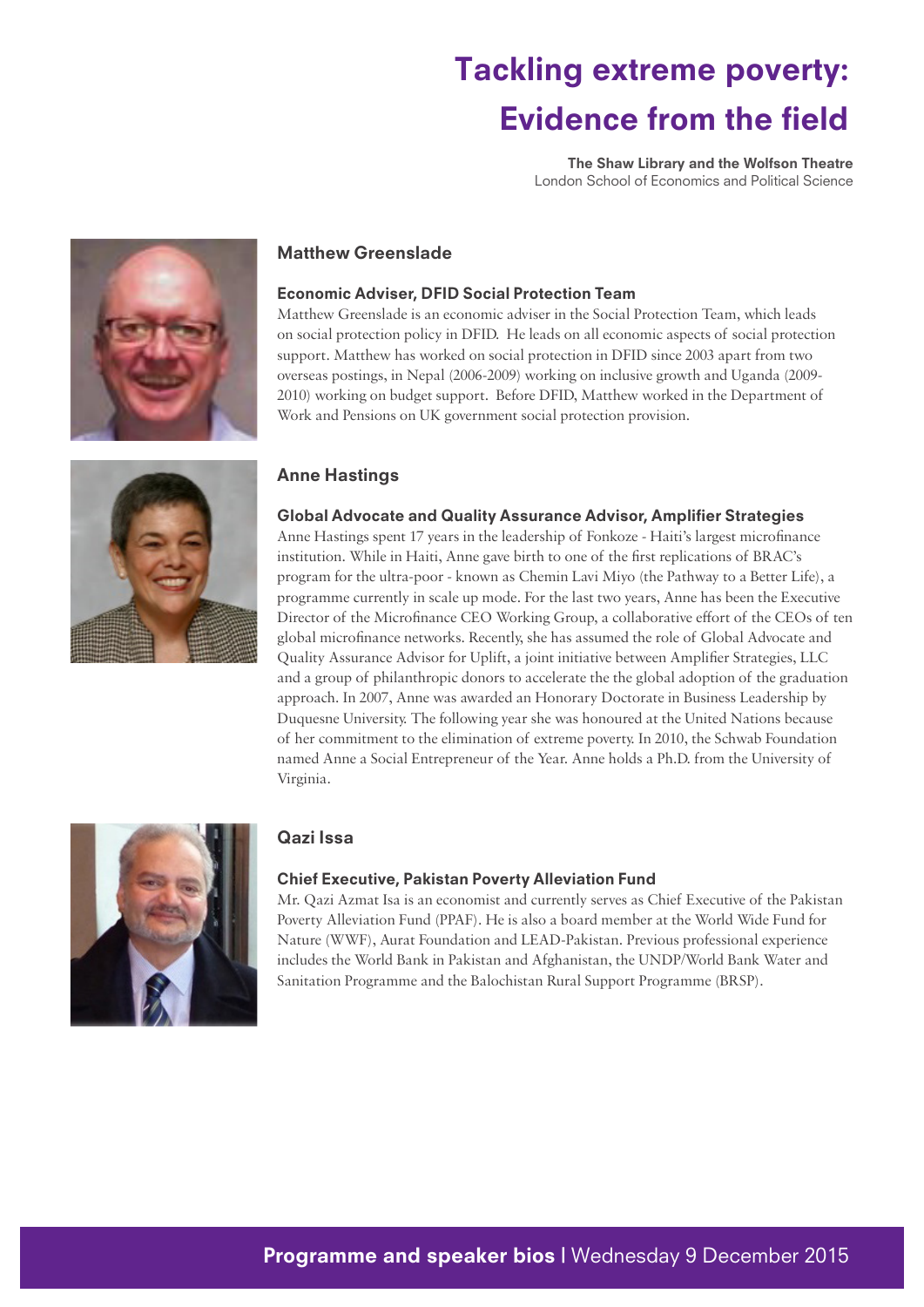The Shaw Library and the Wolfson Theatre London School of Economics and Political Science



# Jonathan Leape

### Executive Director, International Growth Centre

Jonathan Leape is the Executive Director of the IGC. Jonathan Leape is also an Associate Professor of Economics at the LSE and was previously director of the highly innovative "LSE 100 The LSE Course: Understanding the Causes of Things" since 2009. He was the founding director of the Centre for Research into Economics and Finance in Southern Africa, which was established at the LSE in 1990 as an initiative of the Commonwealth Heads of Government to support the democratic transition in South Africa. His research interests centre on public economics, with a particular focus on taxation and regulation, including congestion charging. He has a PhD in Economics from Harvard University and degrees from Oxford University and Harvard University.



### Imran Matin

### International Programme Director, Save the Children

Imran joined Save the Children in June 2012 as International Programme Director. Prior to joining Save the Children, Imran worked with BRAC for 11 years as Deputy Executive Director for BRAC International and was Director of BRAC's Research and Evaluation Division. His depth of experience also includes the World Bank, where he served on the Consultative Group to Assist the Poor and the Civil Society Task Force on Poverty Alleviation and Employment Generation. Imran has a PhD in Economics from the University of Sussex and has published widely.



# Santhosh Matthew

### Joint Secretary (IT and Skills), Ministry of Rural Development, India

Dr A. Santhosh Mathew is presently Joint Secretary (IT and Skills), Ministry of Rural Development, Government of India. Prior to this, he was Principal Secretary, Rural Development Department, Government of Bihar. An Indian Administrative Service officer of 1985 batch, he holds a Ph. D. in Governance from the Institute of Development Studies, University of Sussex. He is a political economist with interests in aid, state capacity and sustainable livelihoods.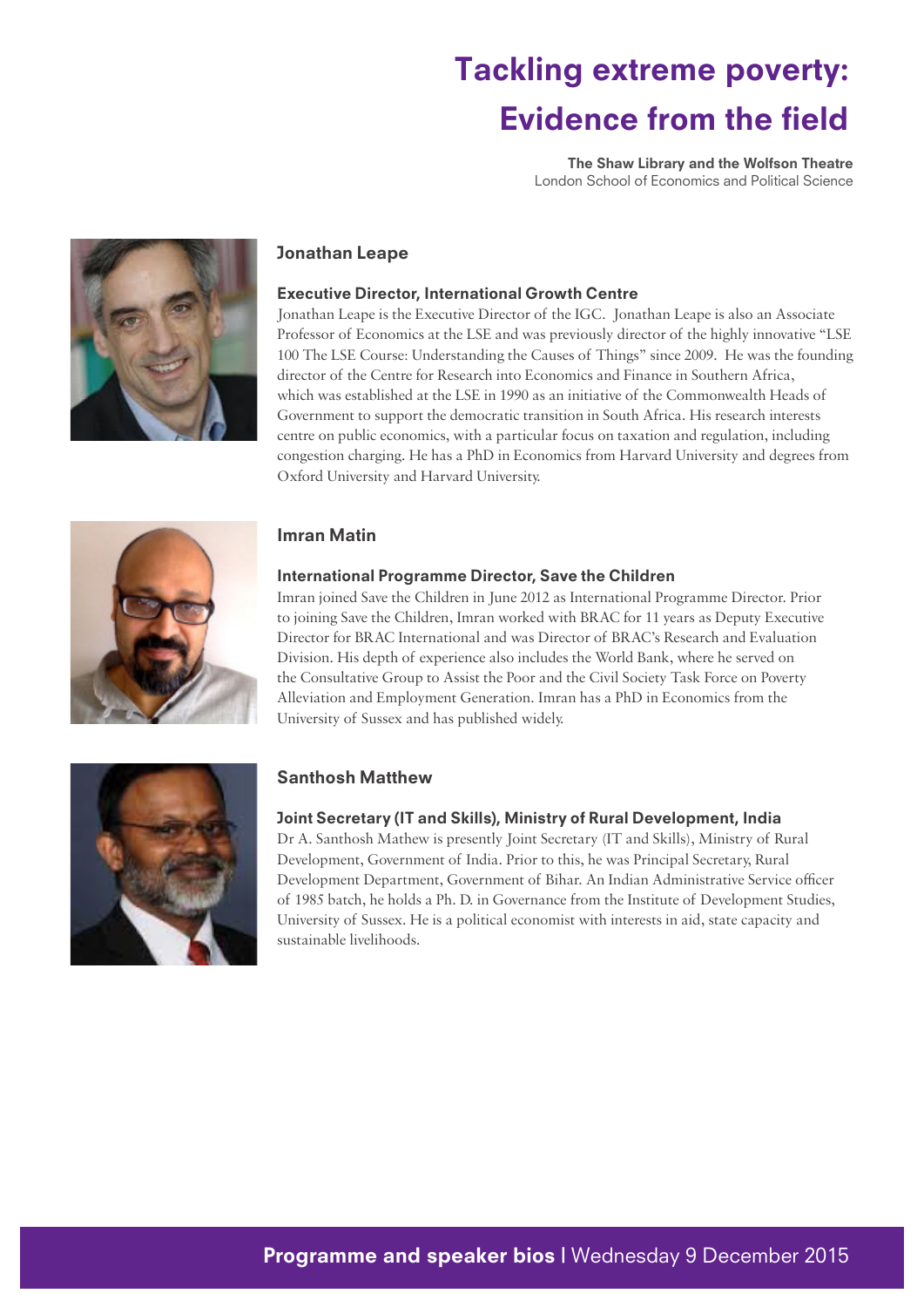The Shaw Library and the Wolfson Theatre London School of Economics and Political Science



### Kate Mckee

#### Senior Advisor, CGAP

Kate McKee joined CGAP in 2006, leading CGAP's research, writing, and policy advisory work on consumer protection, including analysis of policy/regulatory/supervision options for market conduct regulation in low-access markets. She also leads CGAP work on responsible finance. This includes work with the Smart Campaign to develop consensus industry standards for improved client protection, as well as an initiative to ensure that responsible finance considerations are integrated in investor processes. Other CGAP work has focused on savings and the role of government in financial inclusion From 1998 to 2006 McKee directed the Microenterprise Development office at the U.S. Agency for International Development (USAID), leading support to USAID overseas programs that invest over \$200 million annually in 70+ countries. She is a development economist, with a master's degree from Princeton University.



### Marvi Memon

#### Minister of State, Pakistan and Chairperson, Benazir Income Support

Marvi Memon is currently the Chairperson of the Benazir Income Support Program with her designation equivalent to a Minister of State. She graduated from the London School of Economics with a B.Sc (Econ) Honors in International Relations in 1994. She is one of the first parliamentarians to have pursued public interest litigation in the superior judiciary and being petitioner for many record making verdicts related to flood management, air crashes and worker rights. Her previous assignment within the parliament was as Chairperson of the National Assembly's Committee for Information Broadcasting and Heritage, and Member of the Standing Committee of the National Assembly on Foreign Affairs. Her strength is her close contact with grassroots, youth and discriminated populations of society in all provinces and territories of Pakistan.



### Richard Montgomery

### Director for Western Asia, DFID

Richard has been working with government, business and civil society partners to promote stability, prosperity and reduce poverty in Pakistan. He is leading the DFID country team at the British High Commission and managing one of DFID's largest country aid portfolios to deliver results in education, health, social protection, governance, and economic development.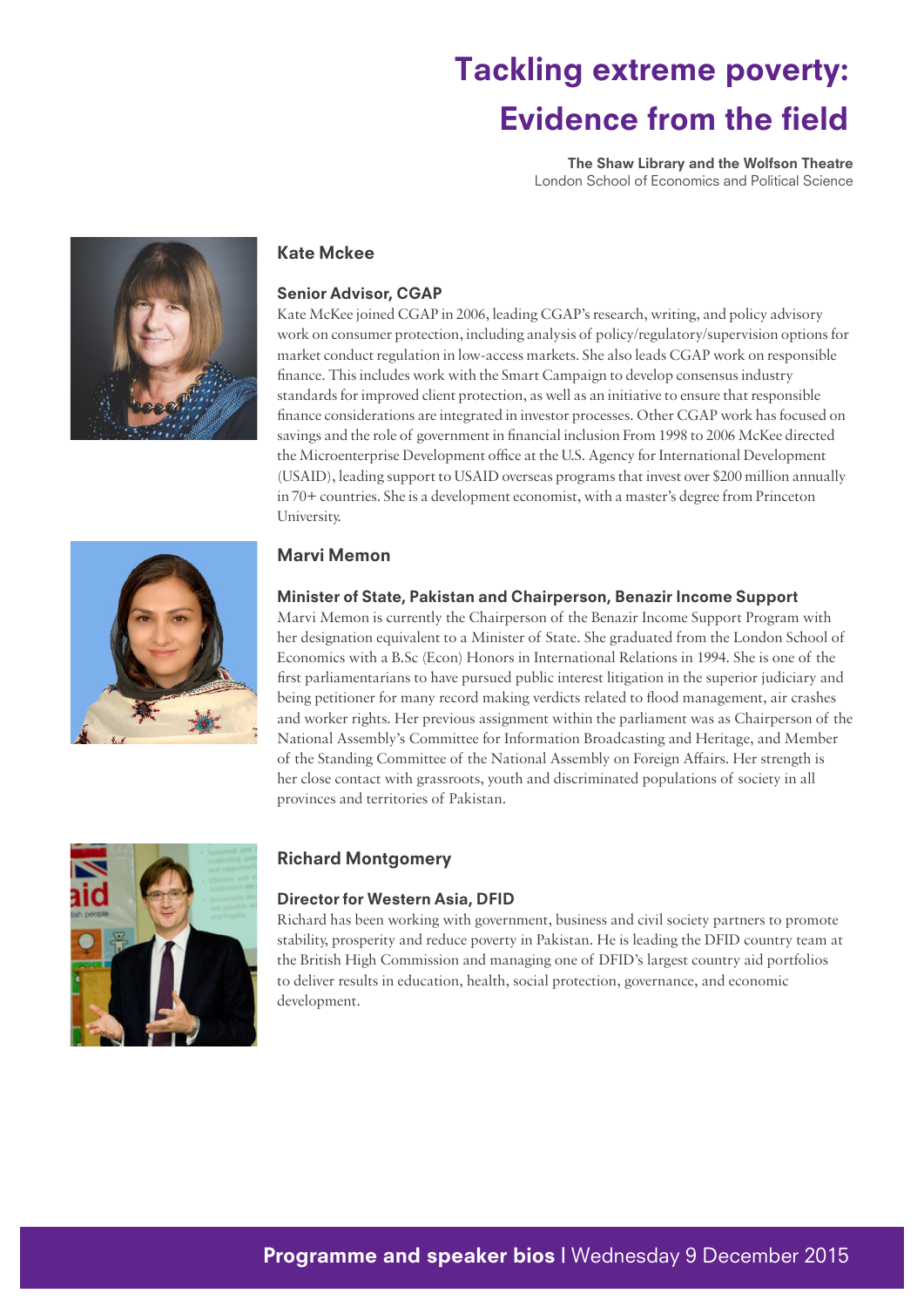The Shaw Library and the Wolfson Theatre London School of Economics and Political Science



### Muhammad Musa

### Executive Director, BRAC

Dr Musa is the Executive Director of BRAC. He has an extensive background in leading humanitarian, social development, and public health organisations in international, crosscultural settings. A medical doctor and a public health specialist, he has specialised training in maternal and child health & nutrition, as well as in disaster management. Before joining BRAC, he worked for 32 years with CARE International as one of its senior international management professionals. He spent 20 of those years working in Ethiopia, Uganda, Sudan, Tanzania, Thailand, India, Bangladesh and Asia region. Dr Musa had his Masters in Public Health from the Johns Hopkins University, Baltimore, Maryland, USA. His Maternal & Child Health degree is from the Netherlands, and his MD is from Chittagong medical College.



### Albert Musisi

### Commissioner for Macroeconomic Policy, Ministry of Finance, Planning and Economic Development in Uganda

Aldret Albert Musisi holds a PhD in Development Economics from the Institute of Social Studies of Erasmus University Rotterdam, The Netherlands. He has considerable experience in Economic Development Policy, Macroeconomic Policy, and Poverty Analysis. He was the Commissioner for Economic Development Policy and Research in the Ministry of Finance, Planning and Economic Development in Uganda but is currently the Commissioner for the Macroeconomic Policy in the same Ministry. Prior to the above, he worked with the Poverty Reduction and Economic Management (PREM), anchor unit of the World Bank in Washington D.C. USA.



# Pranab Jyoti Nath

### Director of the National Rural Livelihoods Mission, Odisha

Shri Pranab Jyoti Nath is currently serving as Director, National Rural Livelihoods Mission (NRLM)-Odisha. He belongs to 2005 batch Indian Administrative Services (IAS). He has served in various administrative capacities across the country. He has a very illustrious career of implementing development programs, i.e.-Land record modernization, rural drinking water supply and serving as a District Magistrate. He is a "Future Government" awardee for his contribution in digitising archives for Govt. Of Kerala. He is a student of Economics and Sociology. He is an alumnus of Jawahar Lal Nehru University, New Delhi. He is a poet and singer.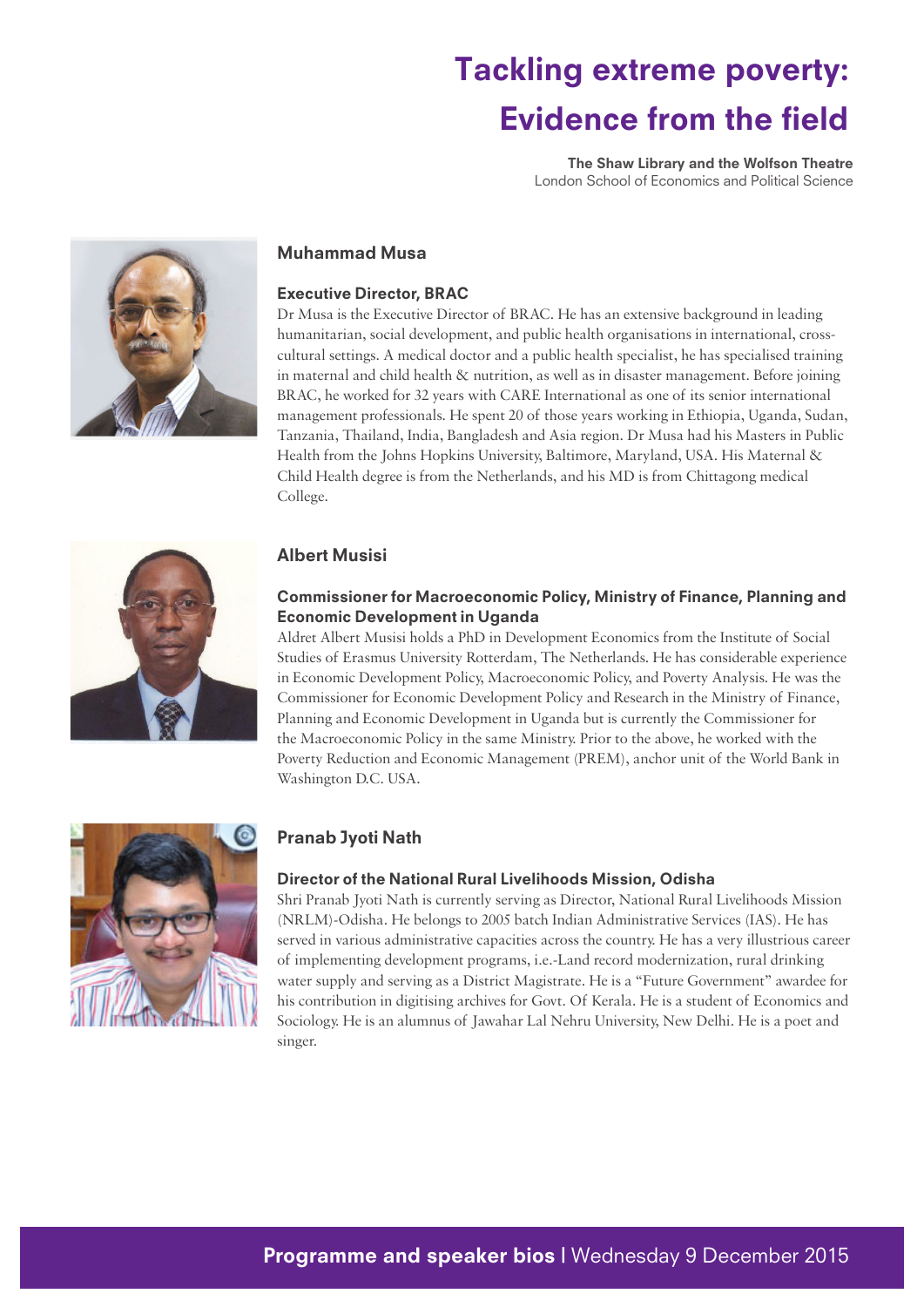The Shaw Library and the Wolfson Theatre London School of Economics and Political Science



### Imran Rasul

#### Professor of Economics, University College London

Imran Rasul is a Professor in the Department of Economics at University College London. His areas of interest focus on labour economics and household economics. Previous and ongoing projects include studying whether and how a household's behaviour is influenced by the presence and characteristics of its extended family and the evaluation of a female adolescent empowerment program in rural Uganda and Tanzania.



### Jaya Sakar

#### Vice President for Programs, Trickle Up

Jaya Sarkar is an international development professional with almost thirty years of experience in India and Latin America. Her expertise is in child centered community development and economic strengthening for excluded and vulnerable populations. Jaya has worked across the sectors of education, health, local governance, and economic strengthening. Within these sectors, her primary focus has been the participation and inclusion of historically marginalized groups, such as indigenous populations, and ensuring strategic partnerships at all levels to address the barriers they face in program design and implementation. Currently she is Vice President for Programs at Trickle Up, a New York headquartered organization that enables populations living in ultrapoverty to create a pathway to a sustainable income and access critical social programs. She is also an Adjunct Professor at the Center for Global Affairs at New York University. Jaya holds a Master's degree in International Development Administration from World Learning and a BA in English and Government from Oberlin College.



### Munshi Sulaiman

#### Research Coordinator, BRAC International

Munshi Sulaiman is a Research Coordinator at BRAC International. He did his PhD at the London School of Economics and holds a Masters from BRAC University. He has extensive experience in the design, implementation and evaluation of policy interventions using both experimental and non-experimental methods. He has been engaged in rigorous academic research on evaluating youth and health care interventions, financial and livelihood services, food transfer and entrepreneurship programmes in several countries in South Asia and Africa.